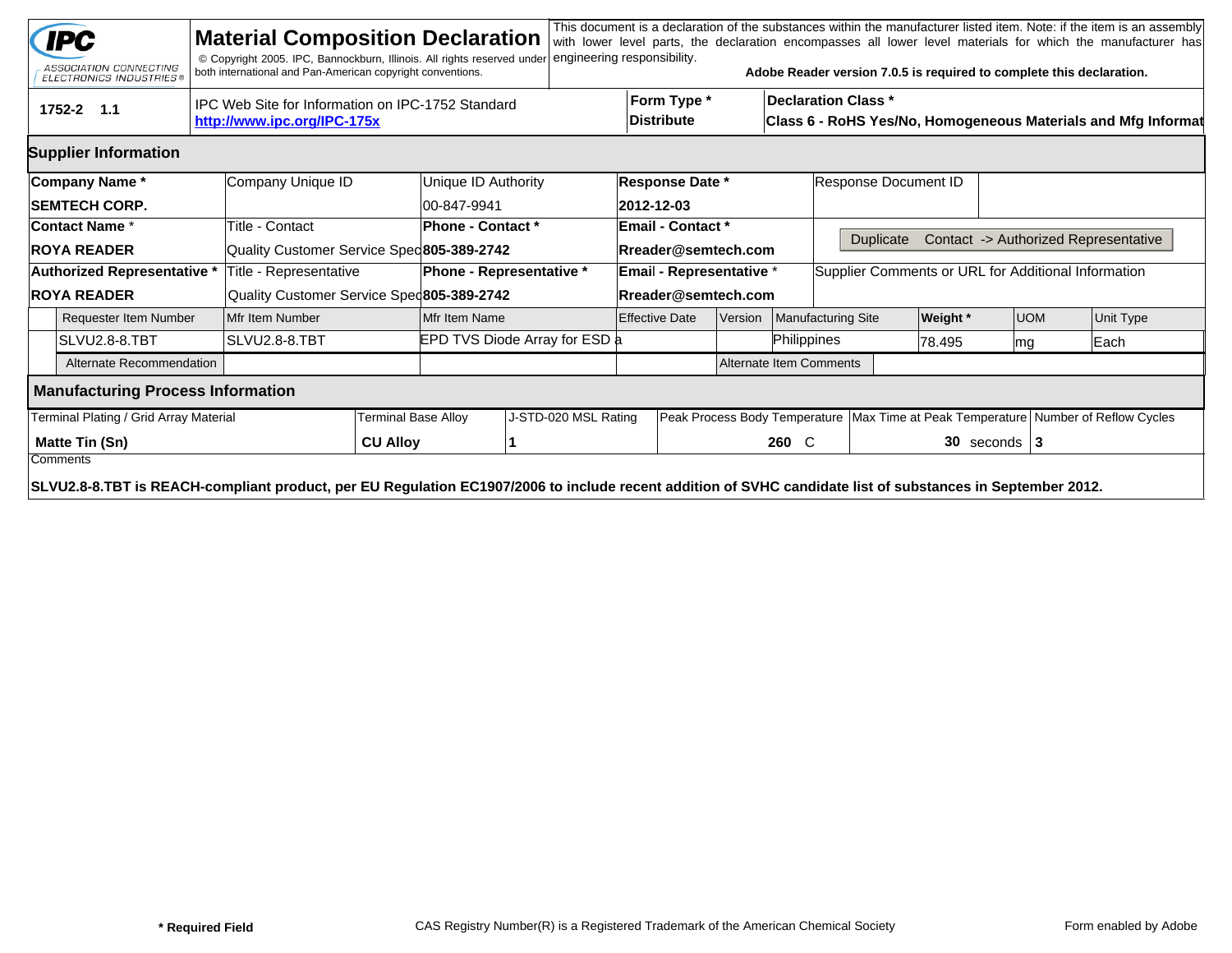| Save the fields in<br>this form to a file                                                                                                                                                                                                                                                                                          | <b>Export Data</b>                                                                                                                                                                                                                                                                                                                                                                                                                                                                                                                                                                                                                                                                                                                                                                                                                                                                                                                                                                                                                                                                                                                                                                                                                                                                                                                                                                                                                                                                                                                                                                                                                                                                                                                                                                                                                                                                                                                                                                                                                                                          | Import fields from a<br>file into this form                                    | <b>Import Data</b> | Clear all of the<br>fields on this form | <b>Reset Form</b> | Lock the fields on this<br>form to prevent changes | Lock Supplier Fields |  |  |  |  |  |  |
|------------------------------------------------------------------------------------------------------------------------------------------------------------------------------------------------------------------------------------------------------------------------------------------------------------------------------------|-----------------------------------------------------------------------------------------------------------------------------------------------------------------------------------------------------------------------------------------------------------------------------------------------------------------------------------------------------------------------------------------------------------------------------------------------------------------------------------------------------------------------------------------------------------------------------------------------------------------------------------------------------------------------------------------------------------------------------------------------------------------------------------------------------------------------------------------------------------------------------------------------------------------------------------------------------------------------------------------------------------------------------------------------------------------------------------------------------------------------------------------------------------------------------------------------------------------------------------------------------------------------------------------------------------------------------------------------------------------------------------------------------------------------------------------------------------------------------------------------------------------------------------------------------------------------------------------------------------------------------------------------------------------------------------------------------------------------------------------------------------------------------------------------------------------------------------------------------------------------------------------------------------------------------------------------------------------------------------------------------------------------------------------------------------------------------|--------------------------------------------------------------------------------|--------------------|-----------------------------------------|-------------------|----------------------------------------------------|----------------------|--|--|--|--|--|--|
|                                                                                                                                                                                                                                                                                                                                    | <b>RoHS Material Composition Declaration</b><br><b>Declaration Type *</b><br><b>Detailed</b>                                                                                                                                                                                                                                                                                                                                                                                                                                                                                                                                                                                                                                                                                                                                                                                                                                                                                                                                                                                                                                                                                                                                                                                                                                                                                                                                                                                                                                                                                                                                                                                                                                                                                                                                                                                                                                                                                                                                                                                |                                                                                |                    |                                         |                   |                                                    |                      |  |  |  |  |  |  |
| RoHS Definition: Quantity limit of 0.1% by mass (1000 PPM) in homogeneous material for: Lead (Pb), Mercury, Hexavalent Chromium, Polybrominated Biphenyls (PBB),<br><b>RoHS Directive</b><br>Polybrominated Diphenyl Ethers (PBDE) and quantity limit of 0.01% by mass (100 PPM) of homogeneous material for Cadmium<br>2002/95/EC |                                                                                                                                                                                                                                                                                                                                                                                                                                                                                                                                                                                                                                                                                                                                                                                                                                                                                                                                                                                                                                                                                                                                                                                                                                                                                                                                                                                                                                                                                                                                                                                                                                                                                                                                                                                                                                                                                                                                                                                                                                                                             |                                                                                |                    |                                         |                   |                                                    |                      |  |  |  |  |  |  |
|                                                                                                                                                                                                                                                                                                                                    | Please indicate whether any homogeneous material (as defined by the RoHS Directive, EU 2002/95/EC and implemented by the laws of the European Union member states) of the part identified on this form contains lead, mercury,<br>chromium, polybrominated biphenyls and/or polybrominated diphenyl ethers (each a ?RoHS restricted substance?) in excess of the applicable quantity limit identified above. If a homogeneous material within the part contains<br>excess of an applicable quantity limit, please indicate below which, if any, RoHS exemption you believe may apply. If the part is an assembly with lower level components, the declaration shall encompass all such components<br>gathered the information it provides in this form using appropriate methods to ensure its accuracy and that such information is true and correct to the best of its knowledge and belief, as of the date that Supplier complet<br>Company will rely on this certification in determining the compliance of its products with European Union member state laws that implement the RoHS Directive. Company acknowledges that Supplier may have relied on informati<br>completing this form, and that Supplier may not have independently verified such information. However, in situations where Supplier has not independently verified information provided by others, Supplier agrees that, at a<br>certifications regarding their contributions to the part, and those certifications are at least as comprehensive as the certification in this paragraph. If the Company and the Supplier enter into a written agreement with r<br>conditions of that agreement, including any warranty rights and/or remedies provided as part of that agreement, will be the sole and exclusive source of the Supplier?s liability and the Company?s remedies for issues that a<br>provides in this form. In the absence of such written agreement, the warranty rights and/or remedies of Supplier's Standard Terms and Conditions of Sale applicable to such part shall apply. |                                                                                |                    |                                         |                   |                                                    |                      |  |  |  |  |  |  |
| <b>RoHS Declaration *</b>                                                                                                                                                                                                                                                                                                          |                                                                                                                                                                                                                                                                                                                                                                                                                                                                                                                                                                                                                                                                                                                                                                                                                                                                                                                                                                                                                                                                                                                                                                                                                                                                                                                                                                                                                                                                                                                                                                                                                                                                                                                                                                                                                                                                                                                                                                                                                                                                             | - Item(s) does not contain RoHS restricted substances per the definition above |                    |                                         |                   | Supplier Acceptance * Accepted                     |                      |  |  |  |  |  |  |
| Exemptions: If the declared item does not contain RoHS restricted substances per the definition above except for defined RoHS exemptions, then select the corresponding response in the RoHS Declaration<br>above and choose all applicable exemptions.                                                                            |                                                                                                                                                                                                                                                                                                                                                                                                                                                                                                                                                                                                                                                                                                                                                                                                                                                                                                                                                                                                                                                                                                                                                                                                                                                                                                                                                                                                                                                                                                                                                                                                                                                                                                                                                                                                                                                                                                                                                                                                                                                                             |                                                                                |                    |                                         |                   |                                                    |                      |  |  |  |  |  |  |
|                                                                                                                                                                                                                                                                                                                                    | <b>Declaration Signature</b>                                                                                                                                                                                                                                                                                                                                                                                                                                                                                                                                                                                                                                                                                                                                                                                                                                                                                                                                                                                                                                                                                                                                                                                                                                                                                                                                                                                                                                                                                                                                                                                                                                                                                                                                                                                                                                                                                                                                                                                                                                                |                                                                                |                    |                                         |                   |                                                    |                      |  |  |  |  |  |  |
| Instructions: Complete all of the required fields on all pages of this form. Select the "Accepted" on the Supplier Acceptance drop-down. This will display the signature area. Digitally sign                                                                                                                                      |                                                                                                                                                                                                                                                                                                                                                                                                                                                                                                                                                                                                                                                                                                                                                                                                                                                                                                                                                                                                                                                                                                                                                                                                                                                                                                                                                                                                                                                                                                                                                                                                                                                                                                                                                                                                                                                                                                                                                                                                                                                                             |                                                                                |                    |                                         |                   |                                                    |                      |  |  |  |  |  |  |

 $\sup_{\text{Supplier}}$  Digital Signature  $|\text{Roya Reader}|\$ 

DN: cn=Roya Reader, email=rreader@semnet.dom, o=Semtech Corporation,<br>l=camarillo, ca<br>Date: 2012.12.03 09:22:04 -08'00'

the declaration (if required by the Requester) and click on Submit Form to have the form returned to the Requester.